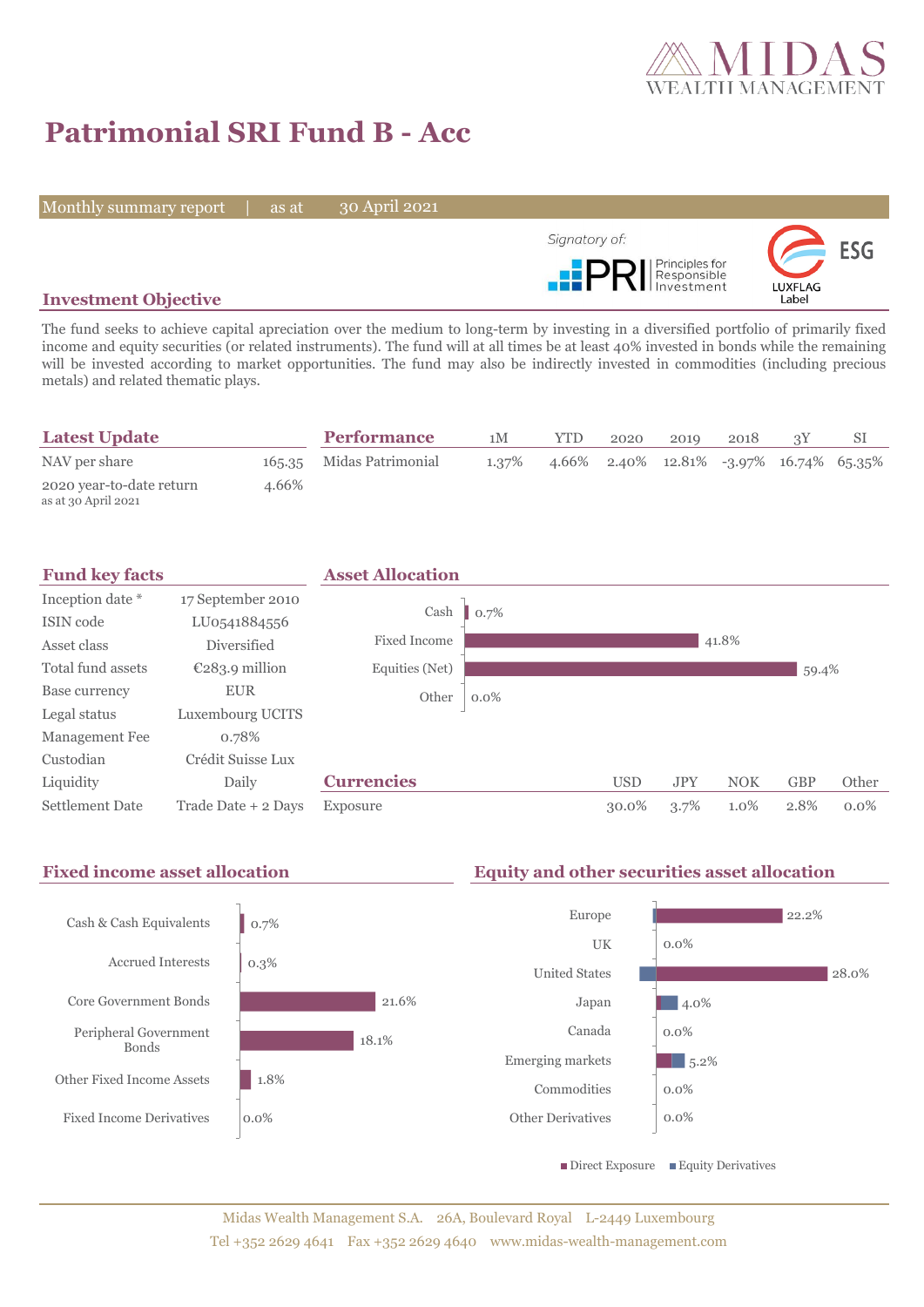

## **Patrimonial SRI Fund B - Acc**

Monthly summary report | as at

30 April 2021

| Top 10 fixed income holdings            | Rating | Weight  |              | <b>Fixed income rating breakdown</b> |
|-----------------------------------------|--------|---------|--------------|--------------------------------------|
| BTPS: BTPS 0.35 02/01/25                | BBB-   | 3.2%    |              |                                      |
| HELLENIC REPUBLI: GGB 4 3/8 08/01/22    | $BB-$  | $3.0\%$ | AAA          | 27.5%                                |
| BUNDESSCHATZANW: BKO 0 03/11/22         | AAA    | 2.8%    | AA           | 19.6%                                |
| BTPS: BTPS 1 07/15/22                   | BBB-   | $2.5\%$ | А            | $9.3\%$                              |
| SPANISH GOV'T: SPGB o 01/31/26          | $BBB+$ | 2.5%    | <b>BBB</b>   | 34.4%                                |
| NETHERLANDS GOVT: NETHER 3 1/4 07/15/21 | AAA    | 2.5%    | BB           | $9.3\%$                              |
| IRISH GOVT: IRISH 1 05/15/26            | A      | 2.1%    | $\, {\bf B}$ | $0.0\%$                              |
| SPANISH GOV'T: SPGB 0.4 04/30/22        | $BBB+$ | 2.0%    | CCC          | $0.0\%$                              |
| FRANCE O.A.T.: FRTR 0 02/25/22          | AA     | 1.9%    | <b>NR</b>    | $0.0\%$                              |
| REP OF POLAND: POLAND 0 02/10/25        | $A-$   | 1.8%    |              |                                      |

| Top 10 equity holdings        | Sector                        | Weight  |
|-------------------------------|-------------------------------|---------|
| AMAZON.COM INC                | <b>Consumer Discretionary</b> | $2.4\%$ |
| <b>MICROSOFT CORP</b>         | <b>Information Technology</b> | 2.4%    |
| <b>BROADCOM INC</b>           | <b>Information Technology</b> | 2.2%    |
| <b>IOVIA HOLDINGS INC</b>     | Health Care                   | 2.0%    |
| <b>APPLE INC</b>              | <b>Information Technology</b> | 1.9%    |
| PROSUS NV                     | <b>Consumer Discretionary</b> | 1.8%    |
| <b>ASML HOLDING NV</b>        | <b>Information Technology</b> | 1.8%    |
| <b>UNITEDHEALTH GROUP INC</b> | Health Care                   | 1.8%    |
| UNIBAIL-RODAMCO-WESTFIELD     | Real Estate                   | 1.7%    |
| <b>L'OREAL</b>                | <b>Consumer Staples</b>       | 1.7%    |

#### **Equity sector breakdown**





## **Thematics breakdown Top 5 funds and other holdings**

| Allianz China A-Shares                           | 2.9%    |
|--------------------------------------------------|---------|
| iShares S&P 500 Financials Sector UCITS ETI 1.9% |         |
| iShares STOXX Europe 600 Oil & Gas UCITS 1.9%    |         |
| iShares EURO STOXX Banks 30-15 UCITS ET          | $1.1\%$ |
| iShares STOXX Europe 600 Basic Resources I 1.0%  |         |